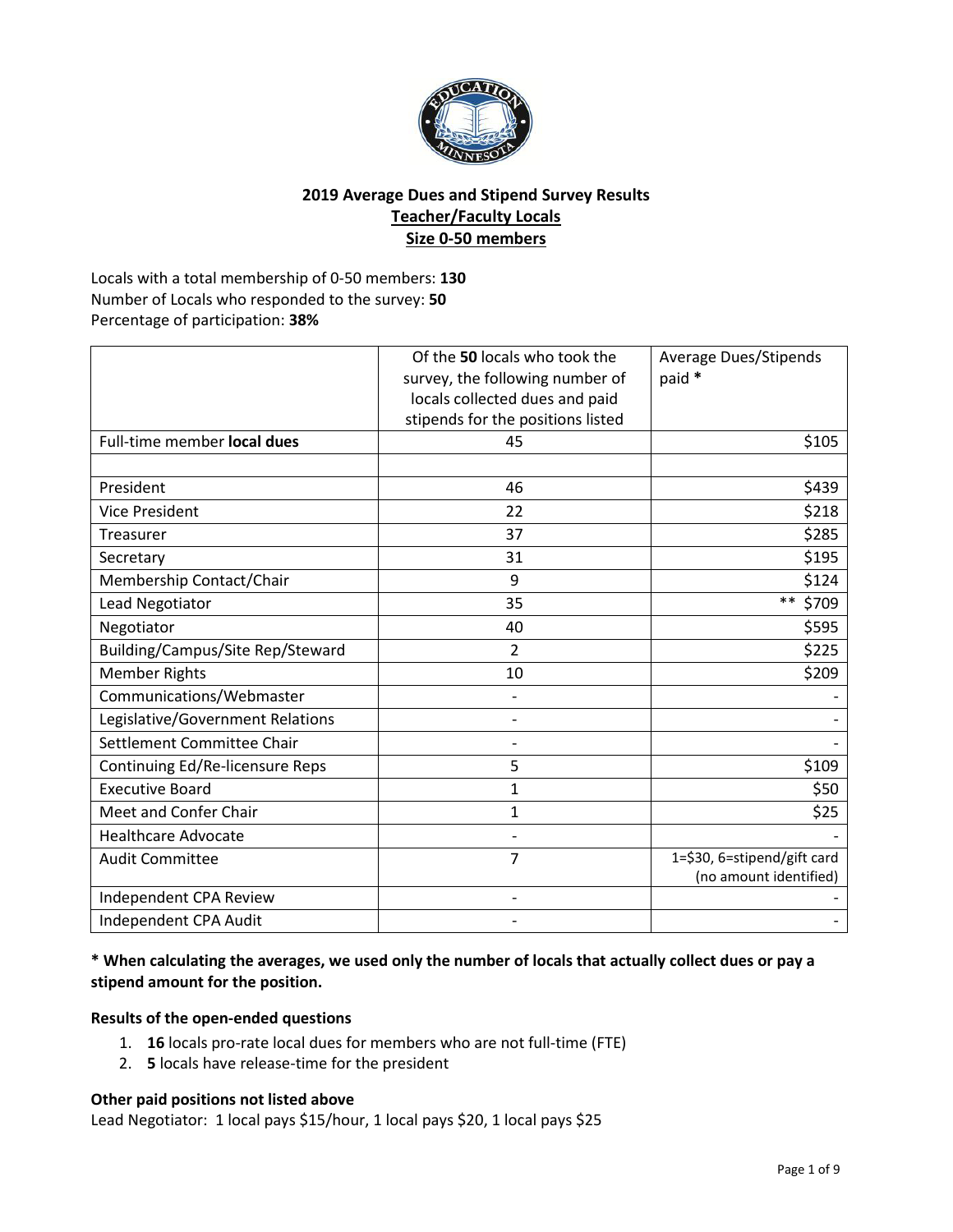

# **2019 Average Dues and Stipend Survey Results Teacher/Faculty Locals Size 51-100 members**

Locals with a total membership of 51-100 members: **99** Number of Locals who responded to the survey: **37** Percentage of participation: **37%**

| Full-time member local dues      | Of the 37 locals who took the<br>survey, the following number of<br>locals collected dues and paid<br>stipends for the positions listed<br>37 | Average<br>Dues/Stipends<br>paid *<br>\$123 |
|----------------------------------|-----------------------------------------------------------------------------------------------------------------------------------------------|---------------------------------------------|
| President                        | 37                                                                                                                                            | \$837                                       |
| <b>Vice President</b>            | 28                                                                                                                                            | \$390                                       |
| Treasurer                        | 35                                                                                                                                            | \$471                                       |
| Secretary                        | 32                                                                                                                                            | \$316                                       |
| Membership Contact/Chair         | 15                                                                                                                                            | \$195                                       |
| Lead Negotiator                  | 31                                                                                                                                            | \$688                                       |
| Negotiator                       | 25                                                                                                                                            | \$774                                       |
| <b>Building/Campus/Site Rep</b>  | 10                                                                                                                                            | \$221                                       |
| <b>Member Rights</b>             | 11                                                                                                                                            | \$364                                       |
| Communications/Webmaster         | $\overline{2}$                                                                                                                                | \$125                                       |
| Legislative/Government Relations |                                                                                                                                               |                                             |
| Settlement Committee Chair       |                                                                                                                                               |                                             |
| Continuing Ed/Re-licensure Reps  | 13                                                                                                                                            | \$357                                       |
| <b>Executive Board</b>           | $\overline{2}$                                                                                                                                | \$173                                       |
| Meet and Confer Chair            | $\overline{a}$                                                                                                                                |                                             |
| <b>Healthcare Advocate</b>       | $\overline{a}$                                                                                                                                |                                             |
| <b>Audit Committee</b>           | 3                                                                                                                                             | \$40                                        |
| Independent CPA Review           | $\overline{a}$                                                                                                                                |                                             |
| Independent CPA Audit            |                                                                                                                                               |                                             |

**\* When calculating the averages, we used only the number of locals that actually collect dues or pay a stipend amount for the position**. Negotiator(s) for one local: 6.5% of MA step 17 on second contract year of new (settled) matrix (divided amongst the total # of negotiators)

#### **Results of the open-ended questions**

- 1. **18** locals pro-rate local dues for members who are not full-time (FTE)
- 2. **3** locals have release-time for the president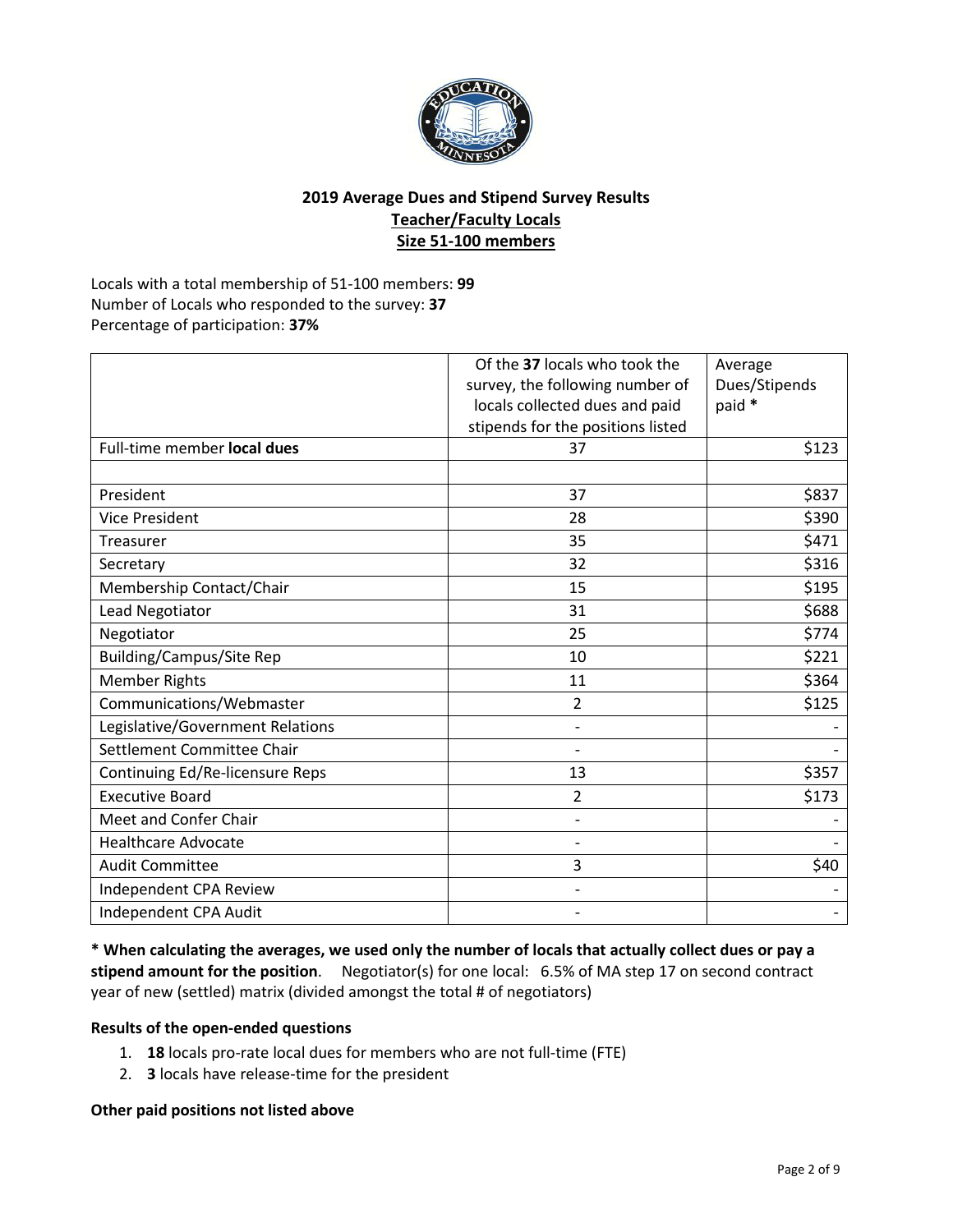Membership Committee **President Elect** Positive Member Involvement Chair School Board Mtg Minute Recorder

Scholarship committee **Insurance Committee** Building Representative Wellness Chair **Immediate Past President** Health Insurance Rep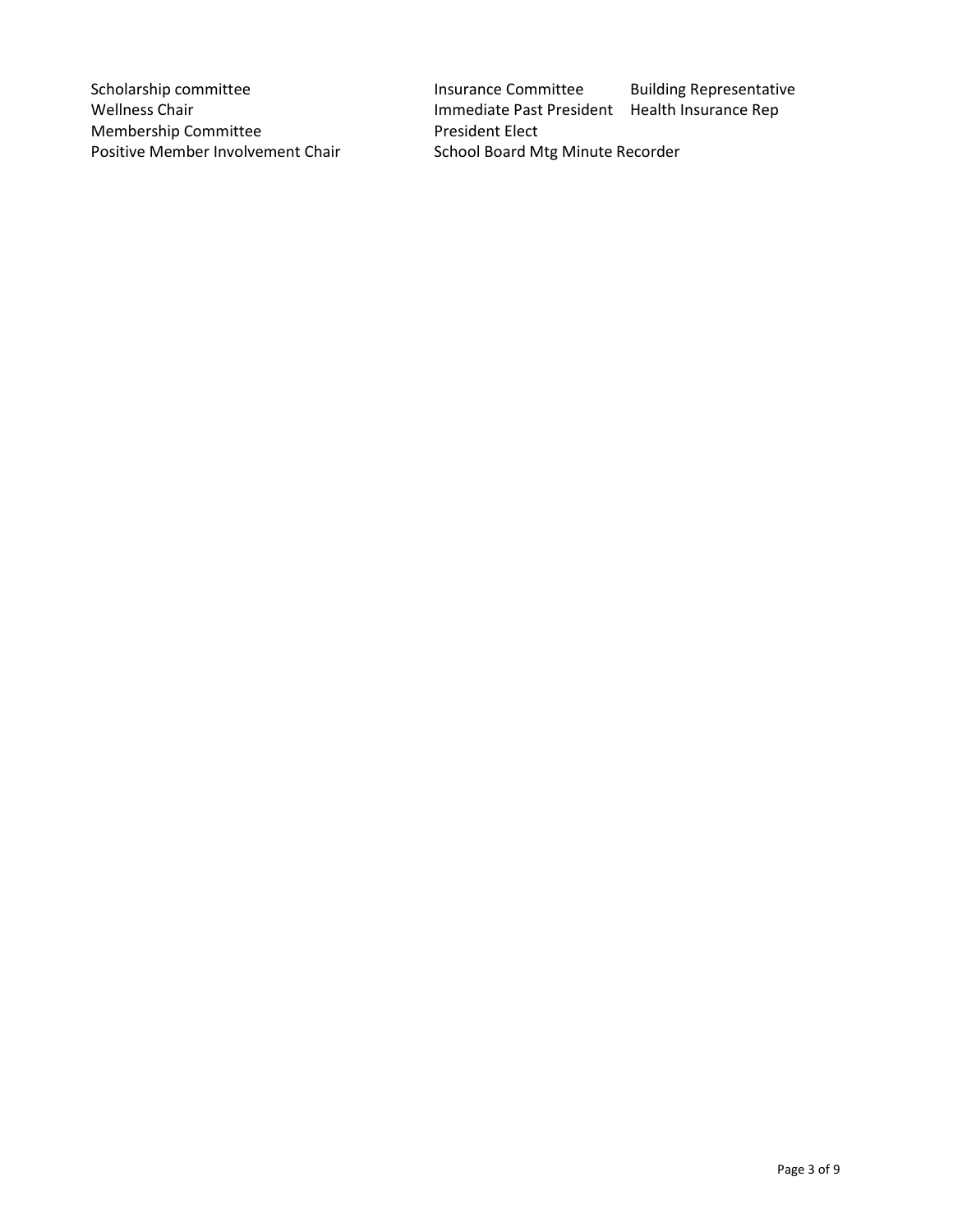

## **2019 Average Dues and Stipend Survey Results Teacher/Faculty Locals Size 101-200 members**

Locals with a total membership of 101-200 members: **51** Number of Locals who responded to the survey: **17** Percentage of participation: **33%**

|                                  | Of the 17 locals who took the<br>survey, the following number of<br>locals collected dues and paid<br>stipends for the positions listed | Average<br>Dues/Stipends<br>paid * |
|----------------------------------|-----------------------------------------------------------------------------------------------------------------------------------------|------------------------------------|
| Full-time member local dues      | 23                                                                                                                                      | \$100                              |
| President                        | 17                                                                                                                                      | \$2,080                            |
| <b>Vice President</b>            | 17                                                                                                                                      | \$823                              |
| Treasurer                        | 17                                                                                                                                      | \$714                              |
| Secretary                        | 17                                                                                                                                      | \$582                              |
| Membership Contact/Chair         | 10                                                                                                                                      | \$370                              |
| Lead Negotiator                  | 17                                                                                                                                      | \$1,282                            |
| Negotiator                       | 15                                                                                                                                      | \$968                              |
| <b>Building/Campus/Site Rep</b>  | 12                                                                                                                                      | \$203                              |
| <b>Member Rights</b>             | 6                                                                                                                                       | \$263                              |
| Communications/Webmaster         | $\mathbf{1}$                                                                                                                            | \$250                              |
| Legislative/Government Relations | $\mathbf{1}$                                                                                                                            | \$225                              |
| Settlement Committee Chair       | 2                                                                                                                                       | \$250                              |
| Continuing Ed/Re-licensure Reps  | 3                                                                                                                                       | \$250                              |
| <b>Executive Board</b>           | -                                                                                                                                       |                                    |
| Meet and Confer Chair            | 1                                                                                                                                       | \$150                              |
| Healthcare advocate              | $\overline{\phantom{0}}$                                                                                                                |                                    |
| <b>Audit Committee</b>           | $\overline{a}$                                                                                                                          |                                    |
| Independent CPA Review           | $\overline{\phantom{0}}$                                                                                                                |                                    |
| Independent CPA Audit            |                                                                                                                                         |                                    |

## **\* When calculating the averages, we used only the number of locals that actually collect dues or pay a stipend amount for the position.**

### **Results of the open-ended questions**

- 1. **7** locals pro-rate local dues for members who are not full-time (FTE)
- 2. **1** locals have release-time for the president

| Sunshine     | Grievance              | Social |
|--------------|------------------------|--------|
| Rep at Large | Negotiations Secretary |        |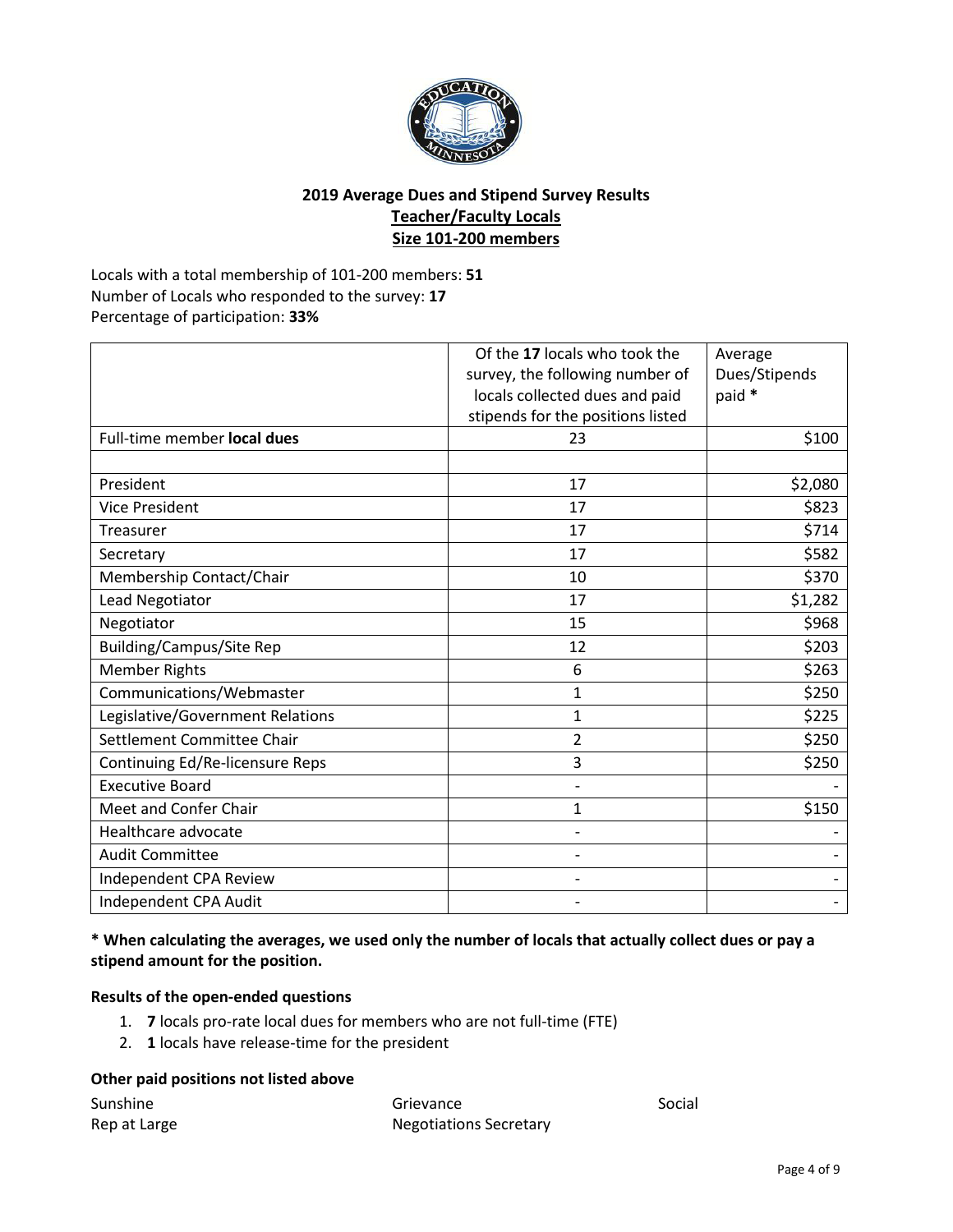

# **2019 Average Dues and Stipend Survey Results Teacher/Faculty Locals Size 201-500 members**

Locals with a total membership of 501-700 members: **45** Number of Locals who responded to the survey: **26** Percentage of participation: **58%**

|                                  | Of the 26 locals who took the<br>survey, the following number of<br>locals collected dues and paid<br>stipends for the positions listed | Average<br>Dues/Stipends<br>paid * |
|----------------------------------|-----------------------------------------------------------------------------------------------------------------------------------------|------------------------------------|
| Full-time member local dues      | 26                                                                                                                                      | \$324                              |
|                                  |                                                                                                                                         |                                    |
| President                        | 26                                                                                                                                      | \$4,849                            |
| <b>Vice President</b>            | 21                                                                                                                                      | \$1,690                            |
| Treasurer                        | 26                                                                                                                                      | \$1,621                            |
| Secretary                        | 23                                                                                                                                      | \$1,252                            |
| Membership Contact/Chair         | 22                                                                                                                                      | \$1,058                            |
| Lead Negotiator                  | 23                                                                                                                                      | \$2,476                            |
| Negotiator                       | 25                                                                                                                                      | \$1,386                            |
| <b>Building/Campus/Site Rep</b>  | 21                                                                                                                                      | \$358                              |
| <b>Member Rights</b>             | 19                                                                                                                                      | \$1,568                            |
| Communications/Webmaster         | 16                                                                                                                                      | \$693                              |
| Legislative/Government Relations | 13                                                                                                                                      | \$597                              |
| Settlement Committee Chair       | 3                                                                                                                                       | \$805                              |
| Continuing Ed/Re-licensure Reps  | 8                                                                                                                                       | \$509                              |
| <b>Executive Board</b>           | 4                                                                                                                                       | \$533                              |
| Meet and Confer Chair            | 6                                                                                                                                       | \$540                              |
| Healthcare advocate              | $\overline{\phantom{a}}$                                                                                                                |                                    |
| <b>Audit Committee</b>           | 4                                                                                                                                       | \$140                              |
| Independent CPA Review           | $\overline{a}$                                                                                                                          |                                    |
| Independent CPA Audit            | 4                                                                                                                                       | \$1,755                            |

#### **Results of the open-ended questions**

- 1. **19** local pro-rate's local dues for members who are not full-time (FTE)
- 2. **8** locals have release-time for the president

#### **Other paid positions not listed above**

| Insurance Committee    | <b>Public Relations Chair</b> |
|------------------------|-------------------------------|
| Vitality Chair         | Teacher of Year Chair         |
| New Teacher Network    | Insurance Chair               |
| <b>Fringe Benefits</b> | Sick Leave Bank               |

Member at Large Community Outreach Negotiations Recorder Social Committee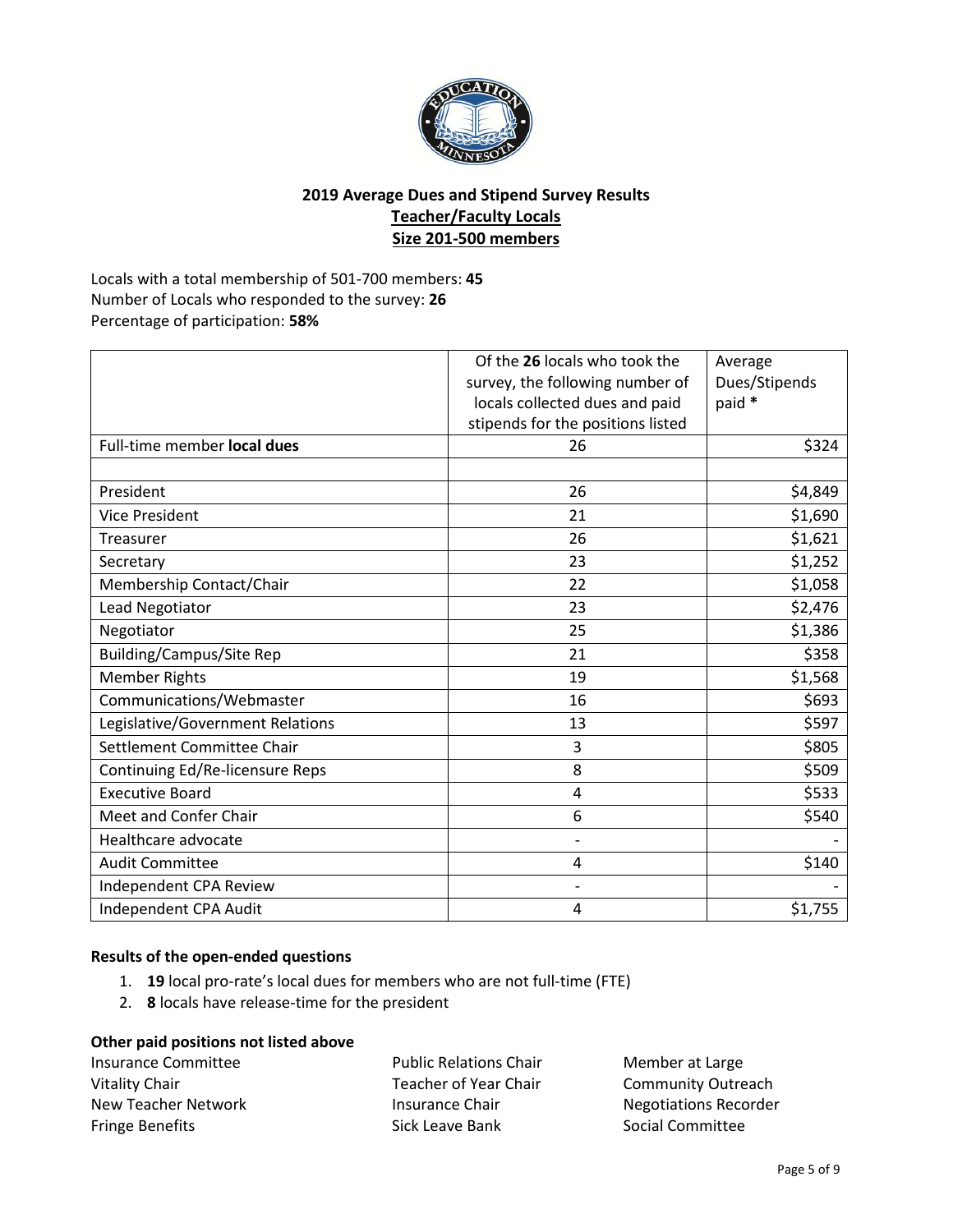Fringe Benefits Chair

SOS Committee Chair **Peer Review Team** Instructional Pro Development<br>
EMC Board Rep **Instructional Pro Development**<br>
Leadership Team Retirement Event Planner EMC Board Rep **Leadership Team** Retirement Event Planner<br>
Benefits Advisory Rep **Retirement Event Planner**<br>
Table Team Rem Retholarship Committee Table Team Scholarship Committee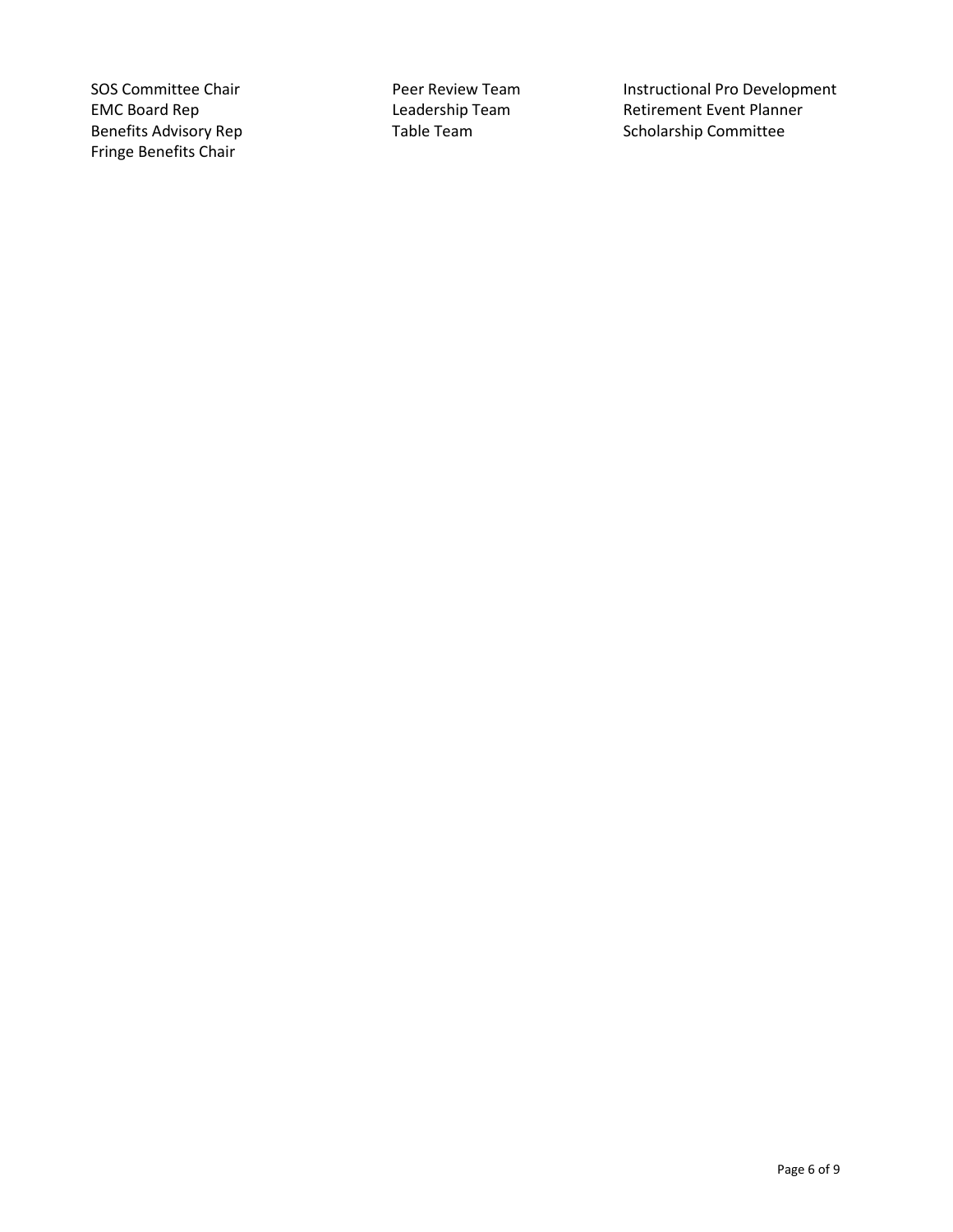

# **2019 Average Dues and Stipend Survey Results Teacher/Faculty Locals Size 501-700 members**

Locals with a total membership of 501-700 members: **13** Number of Locals who responded to the survey: **0** Percentage of participation: **0%**

|                                  | Of the 0 locals who took the<br>survey, the following number of<br>locals collected dues and paid<br>stipends for the positions listed | Average<br>Dues/Stipends<br>paid * |
|----------------------------------|----------------------------------------------------------------------------------------------------------------------------------------|------------------------------------|
| Full-time member local dues      |                                                                                                                                        |                                    |
|                                  |                                                                                                                                        |                                    |
| President                        |                                                                                                                                        |                                    |
| <b>Vice President</b>            |                                                                                                                                        |                                    |
| Treasurer                        |                                                                                                                                        |                                    |
| Secretary                        |                                                                                                                                        |                                    |
| Membership Contact/Chair         |                                                                                                                                        |                                    |
| Lead Negotiator                  |                                                                                                                                        |                                    |
| Negotiator                       |                                                                                                                                        |                                    |
| <b>Building/Campus/Site Rep</b>  |                                                                                                                                        |                                    |
| <b>Member Rights</b>             |                                                                                                                                        |                                    |
| Communications/Webmaster         |                                                                                                                                        |                                    |
| Legislative/Government Relations |                                                                                                                                        |                                    |
| Settlement Committee Chair       |                                                                                                                                        |                                    |
| Continuing Ed/Re-licensure Reps  |                                                                                                                                        |                                    |
| <b>Executive Board</b>           |                                                                                                                                        |                                    |
| Meet and Confer Chair            |                                                                                                                                        |                                    |
| Healthcare advocate              |                                                                                                                                        |                                    |
| <b>Audit Committee</b>           |                                                                                                                                        |                                    |
| Independent CPA Review           |                                                                                                                                        |                                    |
| Independent CPA Audit            |                                                                                                                                        |                                    |

#### **Results of the open-ended questions**

- 3. **0** local pro-rate's local dues for members who are not full-time (FTE)
- 4. **0** locals have release-time for the president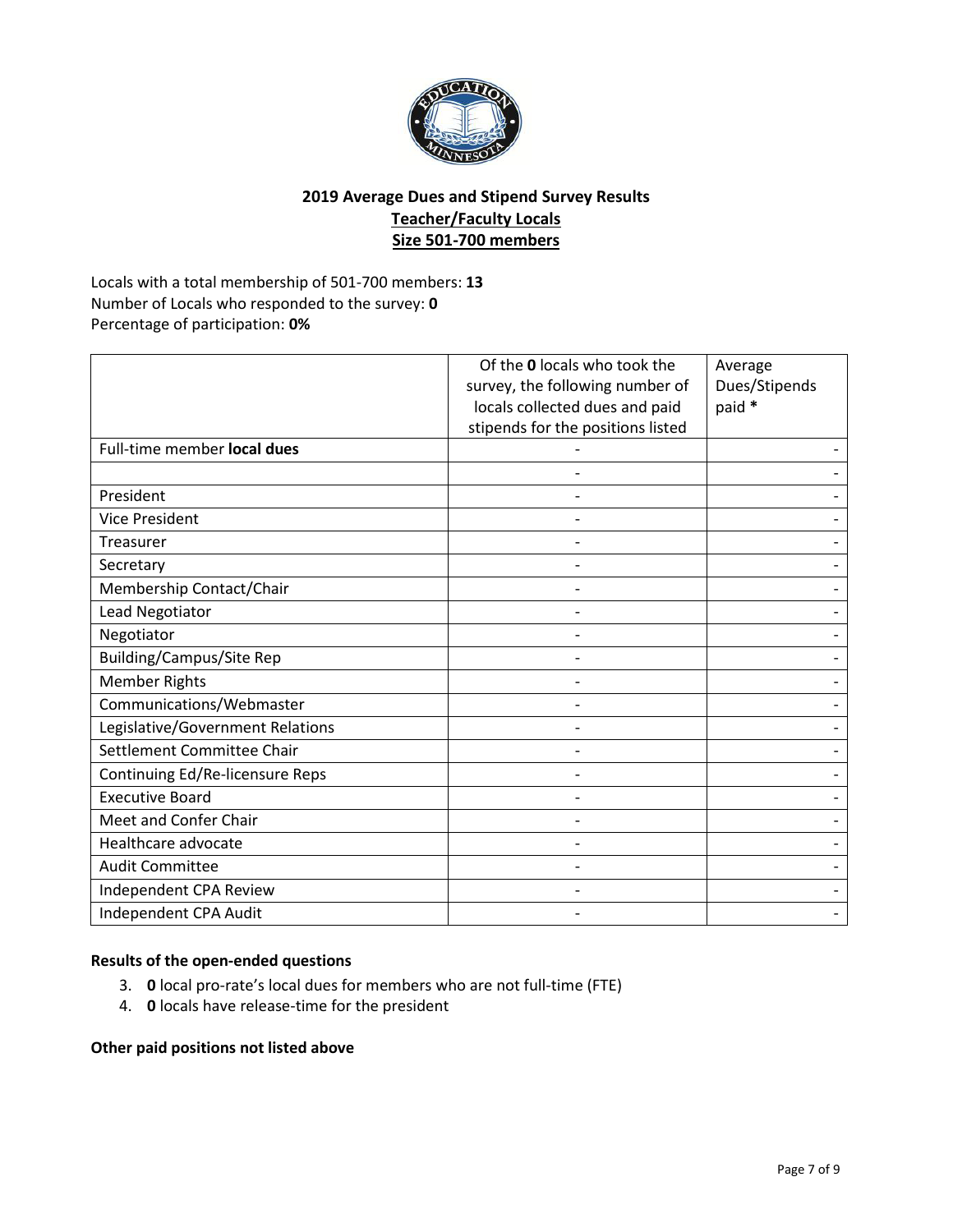

# **2019 Average Dues and Stipend Survey Results Teacher/Faculty Locals Size 701-1,000 members**

Locals with a total membership of 701-1,000 members: **12** Number of Locals who responded to the survey: **10** Percentage of participation: **83%**

| Full-time member local dues      | Of the 10 locals who took the<br>survey, the following number of<br>locals collected dues and paid<br>stipends for the positions listed<br>10 | Average<br>Dues/Stipends<br>paid *<br>\$138 |
|----------------------------------|-----------------------------------------------------------------------------------------------------------------------------------------------|---------------------------------------------|
|                                  |                                                                                                                                               |                                             |
| President                        | 8                                                                                                                                             | \$5,598                                     |
| <b>Vice President</b>            | 9                                                                                                                                             | \$2,648                                     |
| Treasurer                        | 9                                                                                                                                             | \$2,819                                     |
| Secretary                        | 8                                                                                                                                             | \$2,095                                     |
| Membership Contact/Chair         | 6                                                                                                                                             | \$2,411                                     |
| Lead Negotiator                  | $\overline{7}$                                                                                                                                | \$3,840                                     |
| Negotiator                       | 8                                                                                                                                             | \$3,000                                     |
| <b>Building/Campus/Site Rep</b>  | 5                                                                                                                                             | \$384                                       |
| <b>Member Rights</b>             | 5                                                                                                                                             | \$2,450                                     |
| Communications/Webmaster         | 3                                                                                                                                             | \$925                                       |
| Legislative/Government Relations | 5                                                                                                                                             | \$1,165                                     |
| Settlement Committee Chair       | 2                                                                                                                                             | \$838                                       |
| Continuing Ed/Re-licensure Reps  | 3                                                                                                                                             | \$1,296                                     |
| <b>Executive Board</b>           | 3                                                                                                                                             | \$107                                       |
| Meet and Confer Chair            | 1                                                                                                                                             | \$300                                       |
| Healthcare advocate              | $\overline{a}$                                                                                                                                |                                             |
| <b>Audit Committee</b>           |                                                                                                                                               |                                             |
| Independent CPA Review           | 4                                                                                                                                             | \$2,213                                     |
| Independent CPA Audit            | 2                                                                                                                                             | \$3,200                                     |

**\* When calculating the averages, we used only the number of locals that actually collect dues or pay a stipend amount for the position.**

#### **Results of the open-ended questions**

- 1. **7** locals pro-rate local dues for members who are not full-time (FTE)
- 2. **8** locals have release-time for the president

| Member engagement coordinator             | Assistant Membership Chair | SC for AFT Teach Courses |
|-------------------------------------------|----------------------------|--------------------------|
| <b>Teacher Development and Evaluation</b> | <b>Professional Issues</b> | Social                   |
| <b>Government Relations</b>               | Local Action Team          | The Voice                |
| Racial Equity Advocates                   | Elections                  | Sunshine                 |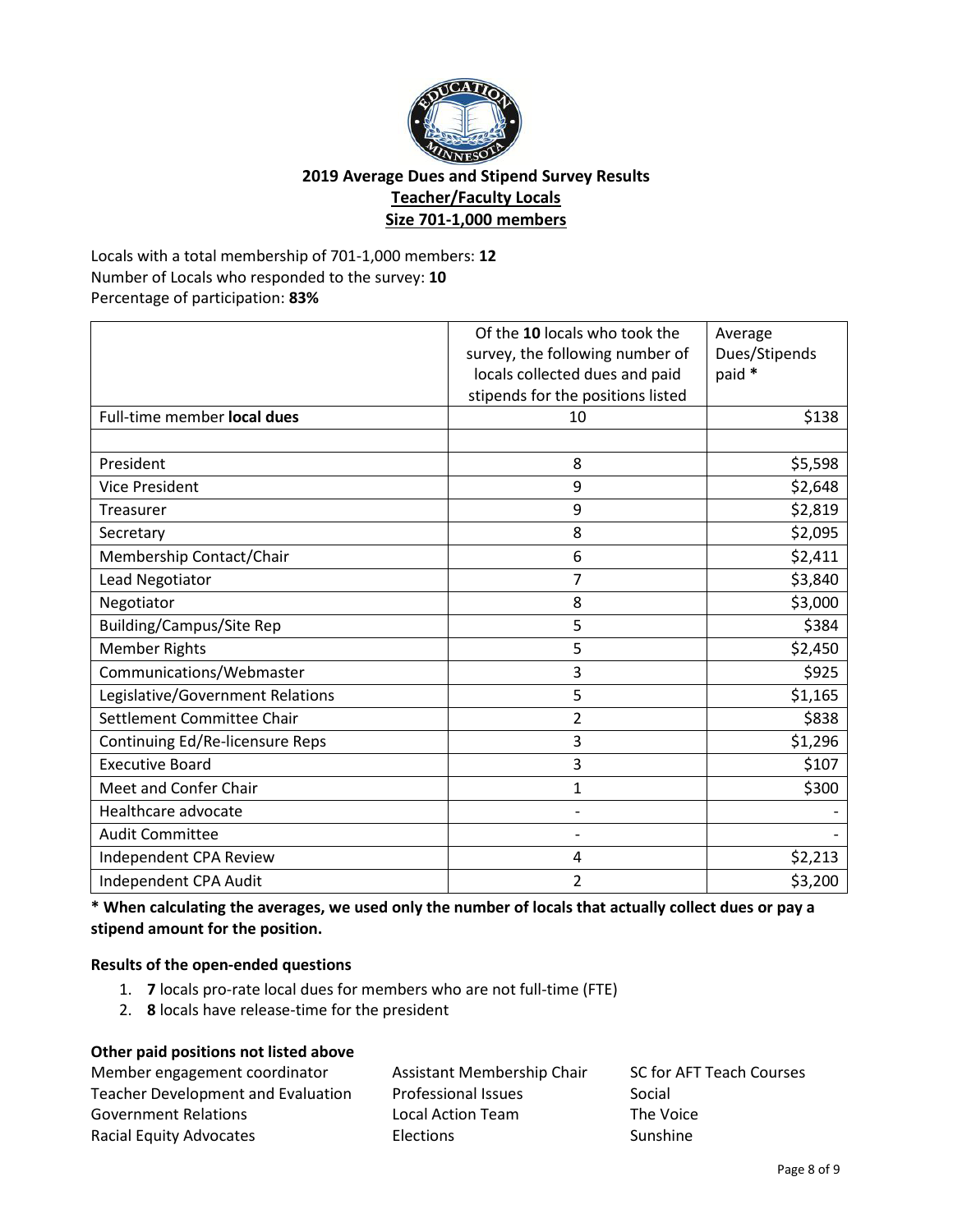

# **2019 Average Dues and Stipend Survey Results Teacher/Faculty Locals Size 1,001 or more members**

Locals with a total membership of 1,001 or more members: **9** Number of Locals who responded to the survey: **3** Percentage of participation: **33%**

|                                     | Of the 3 locals who took the<br>survey, the following number of<br>locals collected dues and paid<br>stipends for the positions listed | Average Dues/Stipends paid *                                                                                     |
|-------------------------------------|----------------------------------------------------------------------------------------------------------------------------------------|------------------------------------------------------------------------------------------------------------------|
| Full-time member local dues         | 3                                                                                                                                      | \$188                                                                                                            |
|                                     |                                                                                                                                        |                                                                                                                  |
| President                           | 3                                                                                                                                      | 1. \$28 per hour - varies depend on year<br>2. 30 extra days at daily rate of pay<br>$3.$ \$65,000               |
| <b>Vice President</b>               | 3                                                                                                                                      | 1. \$28 per hour - varies depend on year<br>2.8 extra days at daily rate of pay<br>3. \$38,000 (includes summer) |
| Treasurer                           | $\overline{3}$                                                                                                                         | 1. \$28 per hour - varies depend on year<br>2.8 extra days at daily rate of pay<br>3.530,000                     |
| Secretary                           | $\overline{3}$                                                                                                                         | 1. \$28 per hour - varies depend on year<br>2.8 extra days at daily rate of pay<br>3. \$35,000 (includes summer) |
| Membership Contact/Chair            | 3                                                                                                                                      | 1. \$28 per hour - varies depend on year<br>2. 16 extra days at daily rate of pay<br>3.5500                      |
| Lead Negotiator                     | $\overline{2}$                                                                                                                         | 1. \$28 per hour - varies depend on year<br>2. \$800<br>$3. -$                                                   |
| Negotiator                          | $\overline{3}$                                                                                                                         | 1. \$28 per hour - varies depend on year<br>2. \$599<br>3. \$1,500                                               |
| <b>Building/Campus/Site Rep</b>     | $\overline{2}$                                                                                                                         | 1. \$400<br>$2. -$<br>3. From 4,000 to 7,000 (Grievance Reps and<br>Chapter Presidents - One each per camp       |
| <b>Member Rights</b>                | 1                                                                                                                                      | \$28 per hour - varies depend on year                                                                            |
| Communications/Webmaster            | $\mathbf{1}$                                                                                                                           | \$28 per hour - varies depend on year                                                                            |
| Legislative/Government<br>Relations | $\overline{3}$                                                                                                                         | 1.\$28 per hour - varies depend on year<br>2.9 extra days at daily rate of pay<br>$3.\$3,200$                    |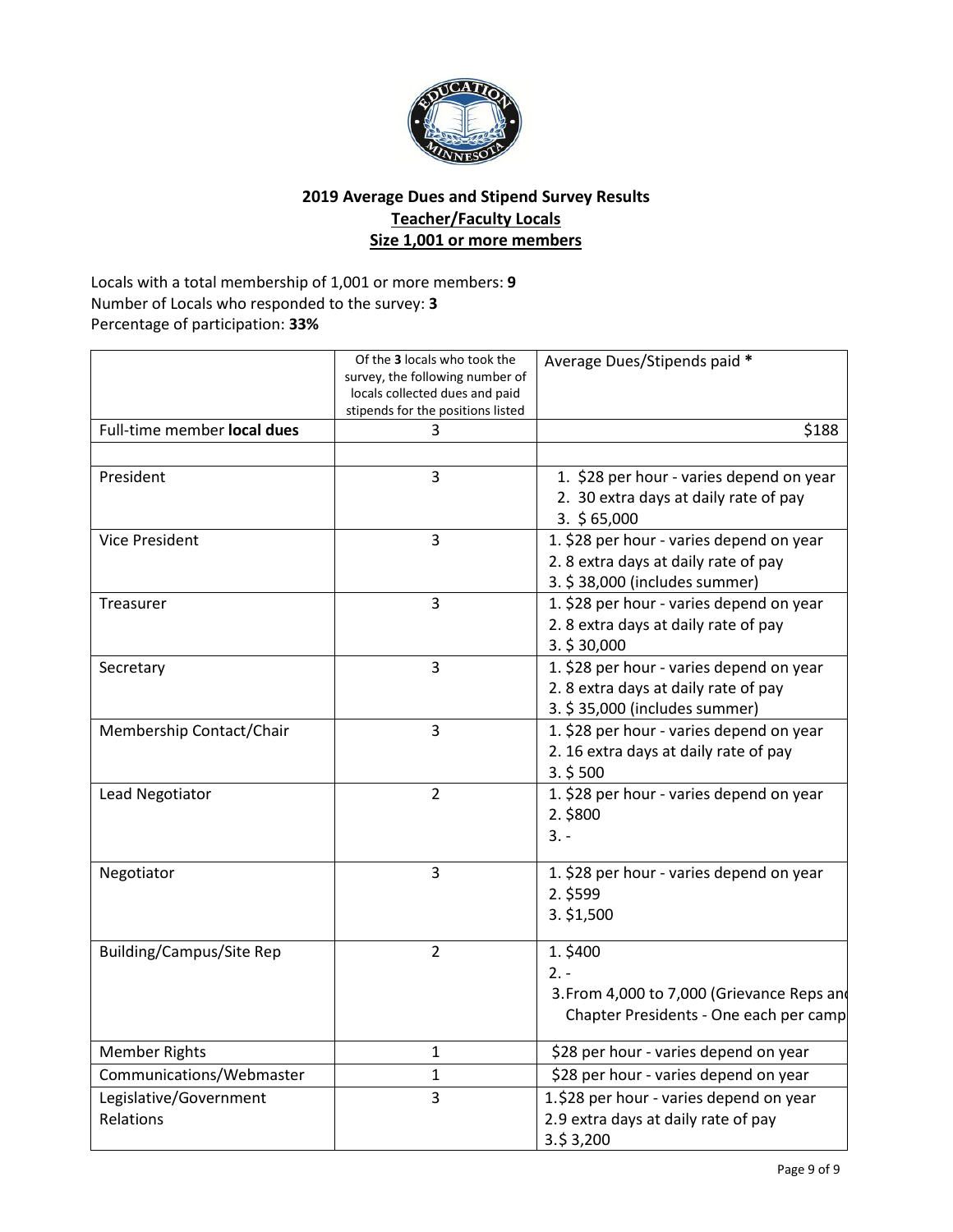| Settlement Committee Chair      | 2 | 1.\$28 per hour - varies depend on year |
|---------------------------------|---|-----------------------------------------|
|                                 |   | 2.\$400                                 |
| Continuing Ed/Re-licensure Reps |   | \$28 per hour - varies depend on year   |
| <b>Executive Board</b>          | 3 | 1.\$28 per hour - varies depend on year |
|                                 |   | 2.5178                                  |
|                                 |   | 3. \$1,000 per at Large Member          |
| Meet and Confer Chair           |   | \$500                                   |
| Healthcare advocate             |   |                                         |
| <b>Audit Committee</b>          |   |                                         |
| Independent CPA Review          |   | \$2,250                                 |
| Independent CPA Audit           | 2 | \$8,500                                 |

**\* When calculating the averages, we used only the number of locals that actually collect dues or pay a stipend amount for the position.**

#### **Results of the open-ended questions**

- 1. **2** local's pro-rate local dues for members who are not full-time (FTE)
- 2. **3** locals have release-time for the president

#### **Other paid positions not listed above**

Professional Development: 8 extra days at daily rate of pay Any standing chair: \$500

President's Position additional compensation:

- 1. Hourly rate of \$28 plus mileage reimbursement
- 2. Mileage, social budget, cell phone
- 3. Honorarium \$3,000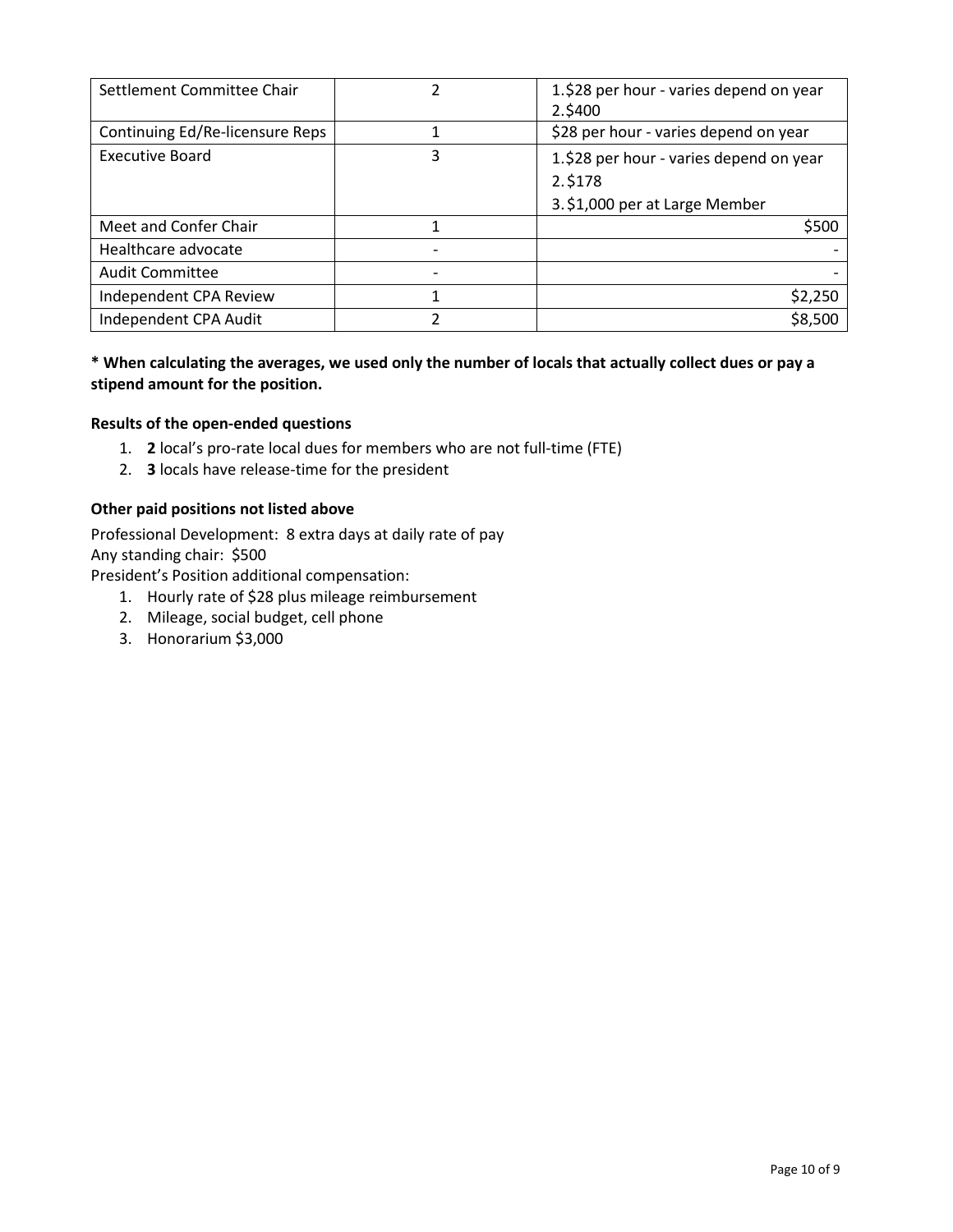

# **2019 Average Dues and Stipend Survey Results Teacher/Faculty Locals Summary**

| <b>Teacher/Faculty Local Size</b> | $0 - 50$                                                             | 51-100 | 101-200                  | 201-500 | 501-700                  | 701-    | 1,001 or                 |
|-----------------------------------|----------------------------------------------------------------------|--------|--------------------------|---------|--------------------------|---------|--------------------------|
|                                   |                                                                      |        |                          |         |                          | 1,000   | more                     |
| Full-time member local dues       | \$105                                                                | \$123  | \$100                    | \$324   |                          | \$138   | \$188                    |
|                                   |                                                                      |        |                          |         |                          |         |                          |
| President                         | \$439                                                                | \$837  | \$2,080                  | \$4,849 | $\overline{\phantom{0}}$ | \$5,598 |                          |
| <b>Vice President</b>             | \$218                                                                | \$390  | \$823                    | \$1,690 | $\overline{\phantom{0}}$ | \$2,648 |                          |
| Treasurer                         | \$285                                                                | \$471  | \$714                    | \$1,621 |                          | \$2,819 |                          |
| Secretary                         | \$195                                                                | \$316  | \$582                    | \$1,252 | $\overline{\phantom{0}}$ | \$2,095 |                          |
| Membership Contact/Chair          | \$124                                                                | \$195  | \$370                    | \$1,058 | $\overline{\phantom{0}}$ | \$2,411 | See                      |
| Lead Negotiator                   | $***$<br>\$709                                                       | \$688  | \$1,282                  | \$2,476 | $\overline{\phantom{0}}$ | \$3,840 | Individual               |
| Negotiator                        | \$595                                                                | \$774  | \$968                    | \$1,386 |                          | \$3,000 | Survey<br><b>Results</b> |
| <b>Building/Campus/Site Rep</b>   | \$225                                                                | \$221  | \$203                    | \$358   | $\overline{\phantom{0}}$ | \$384   | page for                 |
| <b>Member Rights</b>              | \$209                                                                | \$364  | \$263                    | \$1,568 | $\overline{\phantom{a}}$ | \$2,450 | these line               |
| Communications/Webmaster          | $\overline{\phantom{0}}$                                             | \$125  | \$250                    | \$693   | $\overline{\phantom{0}}$ | \$925   | items                    |
| Legislative/Government Relations  |                                                                      |        | \$225                    | \$597   | $\overline{\phantom{0}}$ | \$1,165 |                          |
| Settlement Committee Chair        |                                                                      |        | \$250                    | \$805   | $\overline{\phantom{0}}$ | \$838   |                          |
| Continuing Ed/Re-licensure Reps   | \$109                                                                | \$357  | \$250                    | \$509   | $\overline{\phantom{0}}$ | \$1,296 |                          |
| <b>Executive Board</b>            | \$50                                                                 | \$173  |                          | \$533   |                          | \$107   |                          |
| Meet and Confer Chair             | \$25                                                                 |        | \$150                    | \$540   |                          | \$300   | \$550                    |
| Healthcare advocate               |                                                                      |        |                          |         |                          |         |                          |
| <b>Audit Committee</b>            | $1 = $30,$<br>6=stipen<br>d/gift<br>card (no<br>amount<br>identified | \$40   |                          | \$140   |                          |         |                          |
| Independent CPA Review            |                                                                      |        |                          |         |                          | \$2,213 | \$2,250                  |
| Independent CPA Audit             |                                                                      |        | $\overline{\phantom{0}}$ | \$1,755 |                          | \$3,200 | \$8,500                  |

**\* When calculating the averages, we used only the number of locals that actually collect dues or pay a stipend amount for the position.**

| Scholarship committee             | <b>Insurance Committee</b>                    | <b>Building Representative</b> |
|-----------------------------------|-----------------------------------------------|--------------------------------|
| <b>Wellness Chair</b>             | Immediate Past President Health Insurance Rep |                                |
| <b>Membership Committee</b>       | <b>President Elect</b>                        |                                |
| Positive Member Involvement Chair | School Board Mtg Minute Recorder              |                                |
| Sunshine                          | Grievance                                     | Social                         |
| Rep at Large                      | <b>Negotiations Secretary</b>                 |                                |
| <b>Insurance Committee</b>        | <b>Public Relations Chair</b>                 | Member at Large                |
| <b>Vitality Chair</b>             | <b>Teacher of Year Chair</b>                  | <b>Community Outreach</b>      |